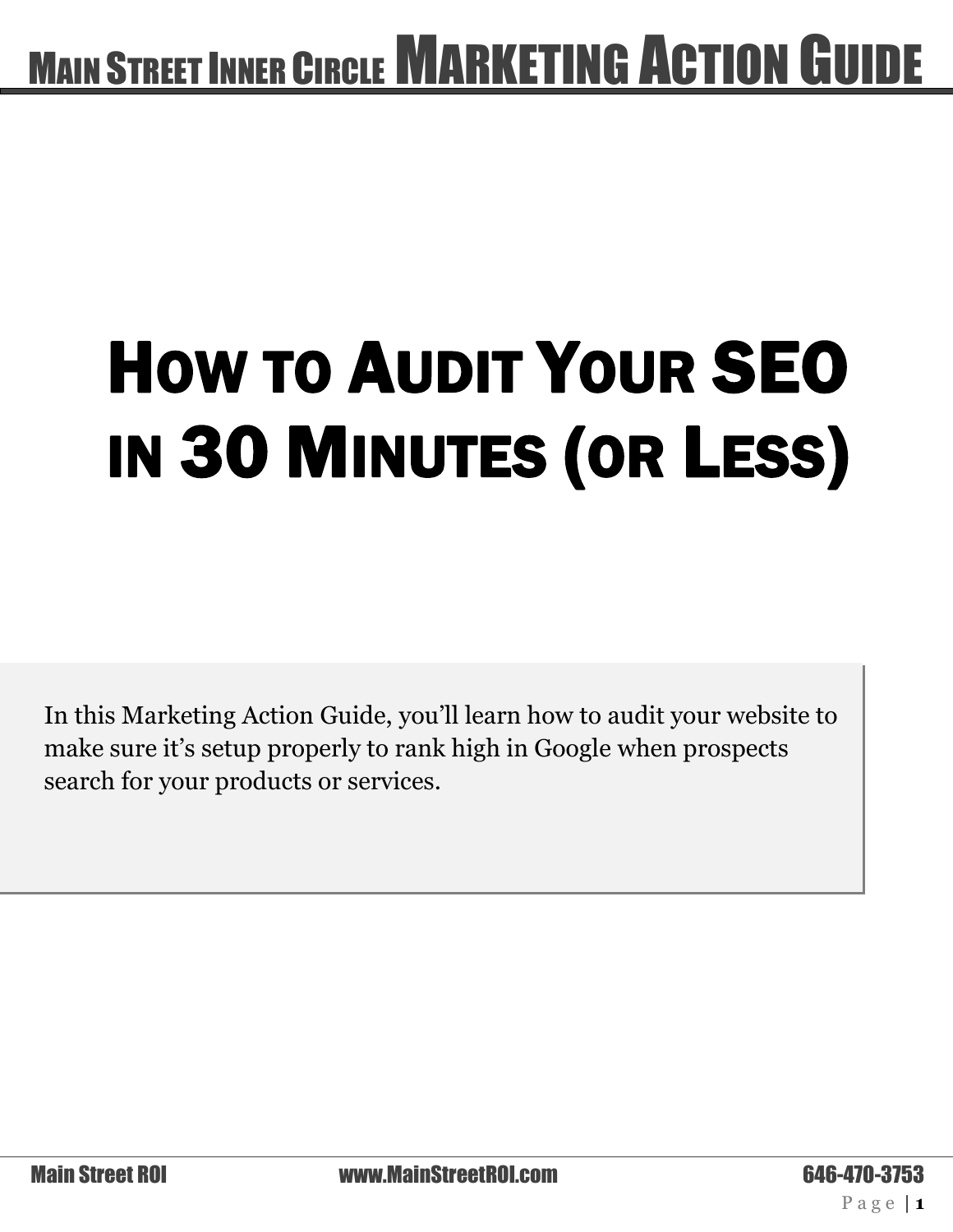#### **Table of Contents**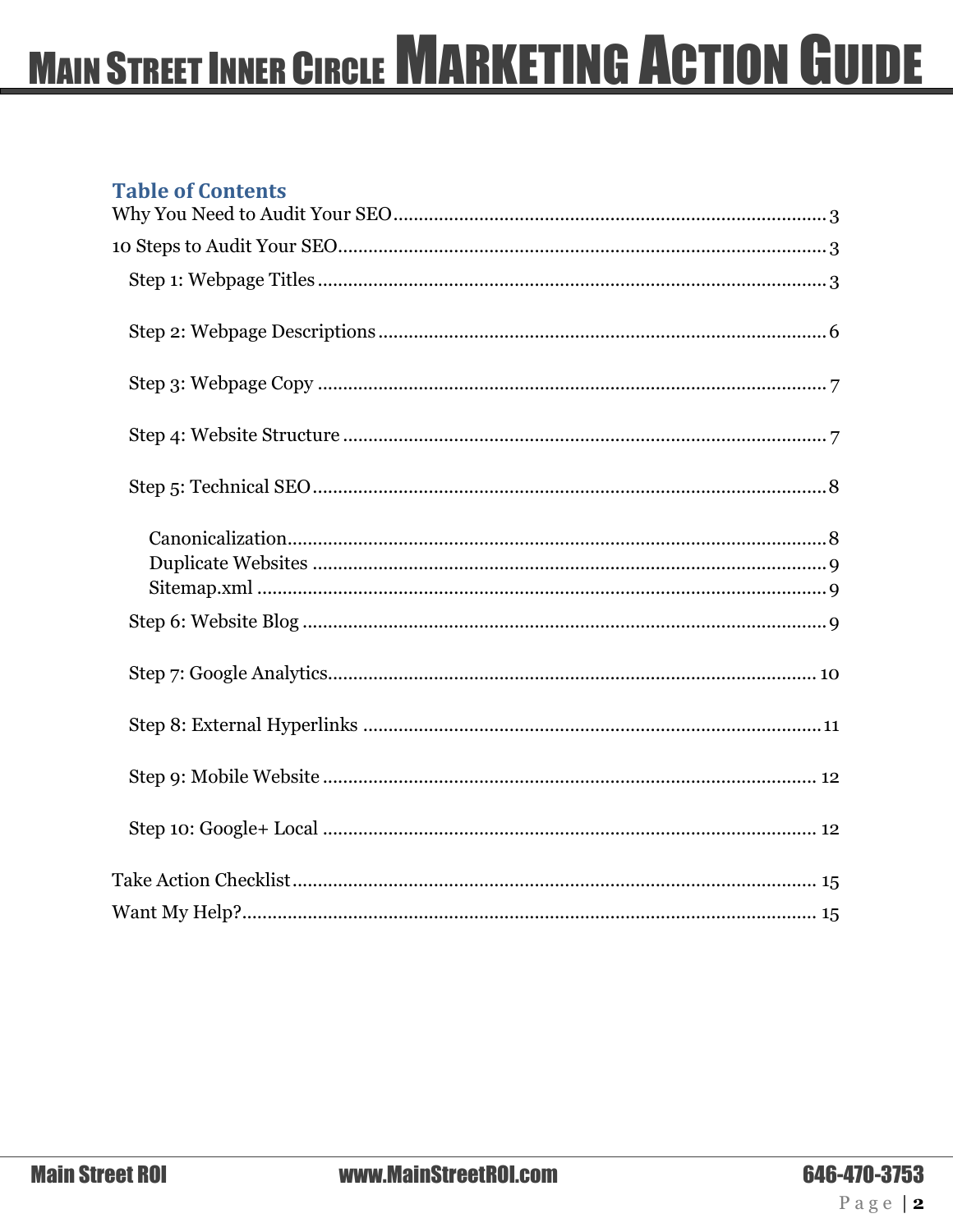#### <span id="page-2-0"></span>WHY YOU NEED TO AUDIT YOUR SEO

There's a big, ugly, and costly problem within the search engine optimization (SEO) industry. Chances are pretty good you've seen it firsthand and you're feeling shellshocked from the experience.

Do you know what I'm referring to?

I won't beat around the bush. The problem with SEO is that **too many businesses have been ripped off by SEO companies**.

Of course, I blame the shoddy SEO companies. But I also strongly believe business owners need to take more responsibility when it comes to vetting, monitoring, and holding SEO service providers accountable.

SEO is not magic. It's also not "too complicated" for you to understand at a basic level. You'll see just how easy it is once you go through the 10-steps below.

If you hired an SEO company, then this is your chance to confirm they are doing a good job for you.

If you're doing SEO in-house, then use this document as a checklist to make sure you're not missing any key ingredients.

### <span id="page-2-1"></span>10 STEPS TO AUDIT YOUR SEO

Complete the 10 steps below to make sure your website is setup properly to rank high in Google. Even if you hired an SEO company, I strongly recommend you audit their work by going through these simple steps.

#### <span id="page-2-2"></span>STEP 1: WEBPAGE TITLES

Every page on you website needs a webpage Title. The webpage Titles (<title> in the source code of your web pages) tell Google what your pages are about, and they are one of the biggest factors in your Google rankings.

Think of your Titles as chapters of a book. What if you opened up a book and every single chapter had the same title? That would be pretty confusing right? Well, that's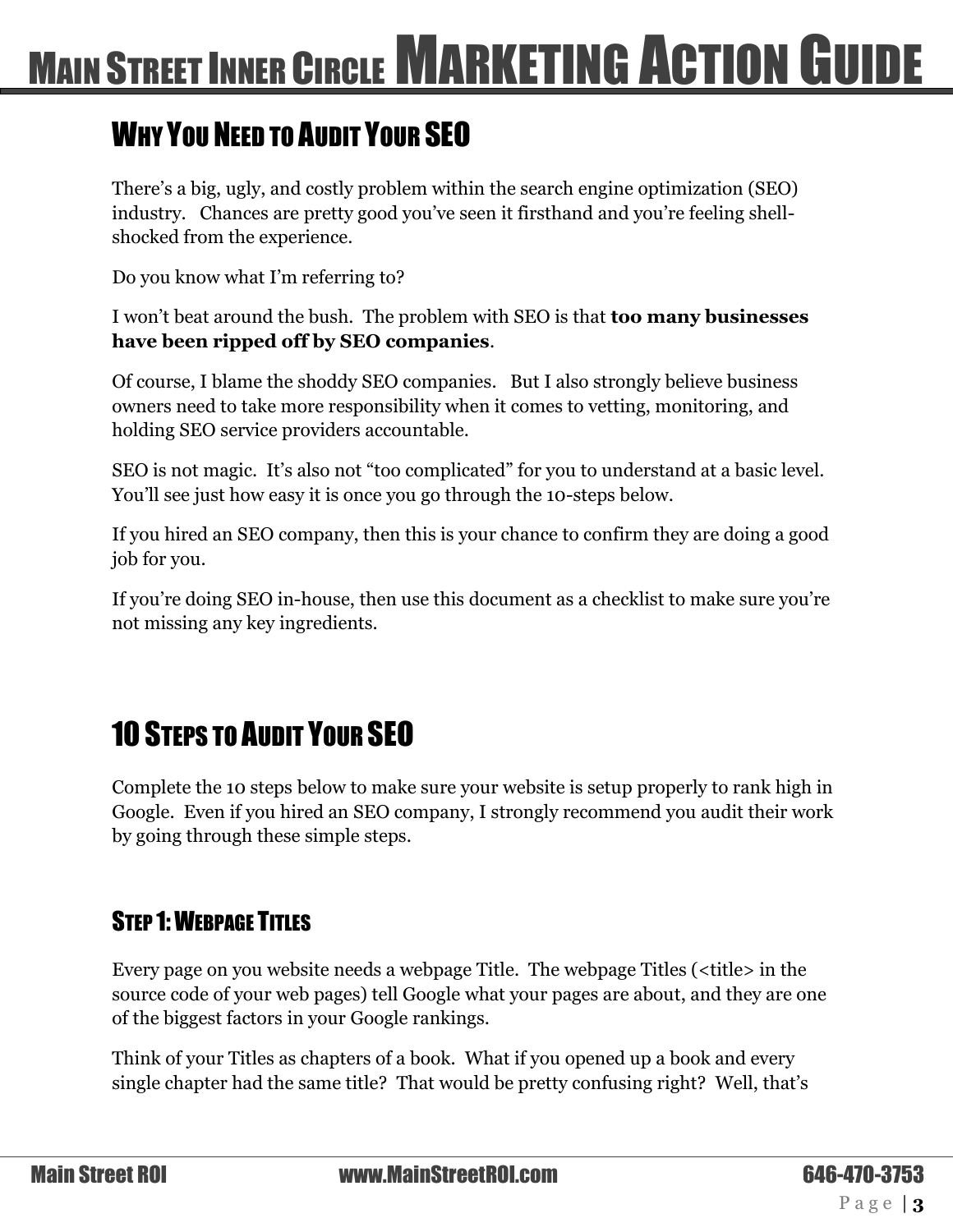exactly how a lot of websites are set up, and you can probably see how that could be confusing for Google.

The solution is simple. Use unique, descriptive Titles for each webpage and include your target keyword phrase early in the Title. For example, if you want your webpage to rank #1 for the search phrase "baby food cookbook," then the Title of that page should include that exact phrase. Using your keyword in your Title tells Google your page is **relevant** for that keyword.

Here's how to locate your webpage Titles to confirm they are set up properly. If you use Internet Explorer 10 as your web browsers, then the webpage Title is displayed as the name of the tab. See image below.



This can be confusing because the webpage Title is not displayed on the actual webpage. It's displayed as part of the browser. If you use Firefox, then the Title is in the upper left corner of the browser, as well as the name of the tab. See image below.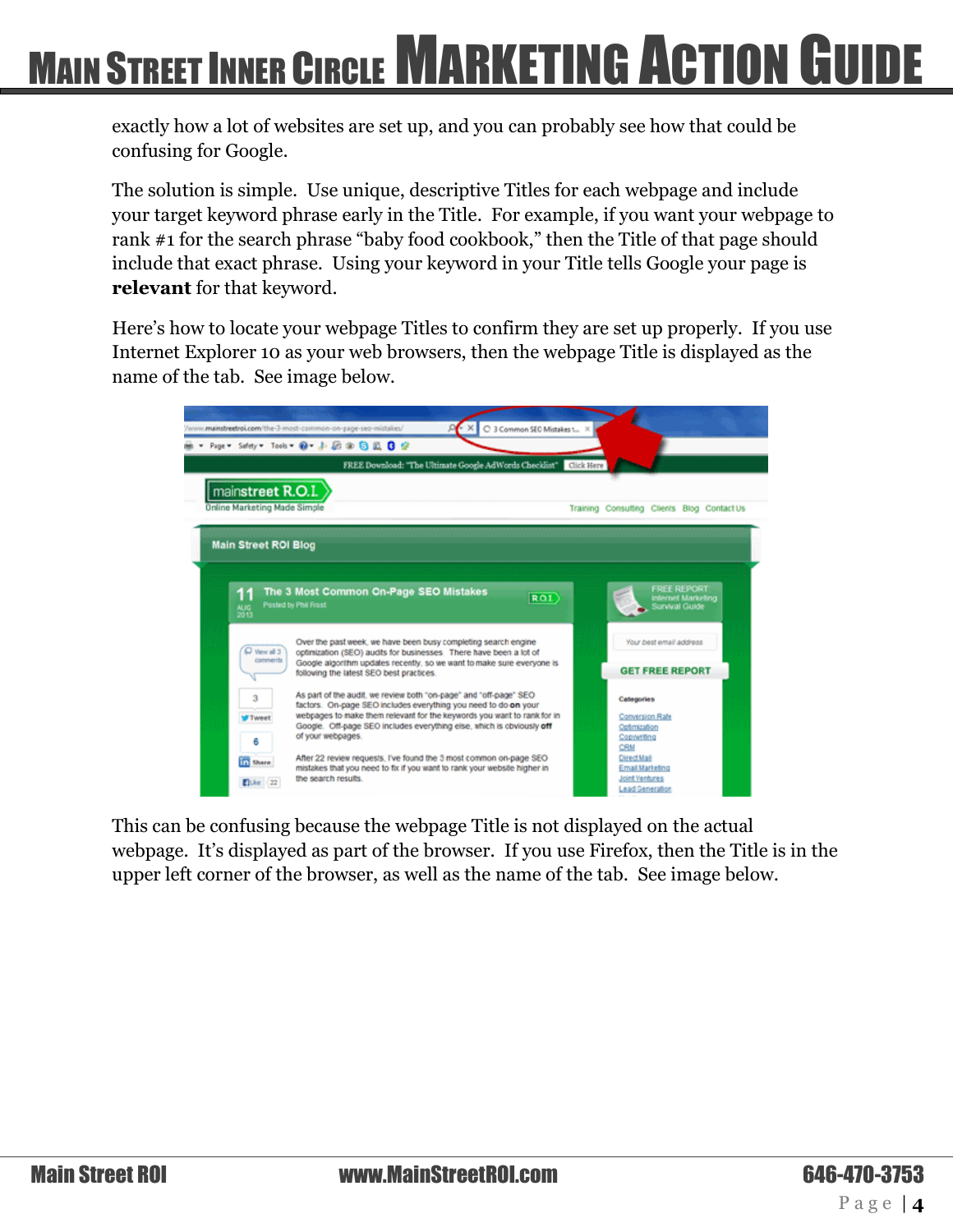

As you can see in the examples above, the Title can get cut off so the best way to get the exact Title is to view the HTML code. Don't get freaked out. I promise this is super easy to do and this skill is critical for analyzing your on-page SEO.

Here's how to find the Title in the sea of HTML code on your webpage.

First, go to the page in your browser. On a Windows computer, you'll right click your mouse and select "View Source" or "View Page Source." Source code is just a fancy way to say you want to view the raw HTML code (and any other code that's on your page).

Once the browser loads the source code, then you'll see something like the image below. The webpage Title is everything between <title> and </title>. In my example the Title is "3 Common SEO Mistakes to Avoid | Main Street ROI."

|                 | http://www.mainstreetroi.com/the-3-most-common-on-page-seo-mistakes/ - Original Source                                                                                                                                                                                                                                                                                                                                                                                                                                                                                                                                                                                                                                                                                                                                                                                                                                                                                                                                                                                                                                                                                                                                                    |
|-----------------|-------------------------------------------------------------------------------------------------------------------------------------------------------------------------------------------------------------------------------------------------------------------------------------------------------------------------------------------------------------------------------------------------------------------------------------------------------------------------------------------------------------------------------------------------------------------------------------------------------------------------------------------------------------------------------------------------------------------------------------------------------------------------------------------------------------------------------------------------------------------------------------------------------------------------------------------------------------------------------------------------------------------------------------------------------------------------------------------------------------------------------------------------------------------------------------------------------------------------------------------|
|                 | File Edit Format                                                                                                                                                                                                                                                                                                                                                                                                                                                                                                                                                                                                                                                                                                                                                                                                                                                                                                                                                                                                                                                                                                                                                                                                                          |
|                 | html PUBLIC "-//W3C//DTD XHTML 1.0 Transitional//EN" "http://www.w3.org/TR/xhtml1/DTD/xhtml1-transit</th                                                                                                                                                                                                                                                                                                                                                                                                                                                                                                                                                                                                                                                                                                                                                                                                                                                                                                                                                                                                                                                                                                                                  |
| $\overline{ }$  | <html lang="en-US" xmlns="http://www.w3.org/1999/xhtml" xmlns:fb="http://www.facebook.com/2008/fbml" xmlns:og="&lt;/td"></html>                                                                                                                                                                                                                                                                                                                                                                                                                                                                                                                                                                                                                                                                                                                                                                                                                                                                                                                                                                                                                                                                                                           |
| х               | chead-<br>a kacamatan ing Kabupatèn Bandaran Indonesia.                                                                                                                                                                                                                                                                                                                                                                                                                                                                                                                                                                                                                                                                                                                                                                                                                                                                                                                                                                                                                                                                                                                                                                                   |
| 4               | <title>3 Common SEO Mistakes to Avoid   Main Street ROI</title>                                                                                                                                                                                                                                                                                                                                                                                                                                                                                                                                                                                                                                                                                                                                                                                                                                                                                                                                                                                                                                                                                                                                                                           |
| 5               | terta Militarreguire Atorticumunidade contente atecnualidad                                                                                                                                                                                                                                                                                                                                                                                                                                                                                                                                                                                                                                                                                                                                                                                                                                                                                                                                                                                                                                                                                                                                                                               |
| 6               |                                                                                                                                                                                                                                                                                                                                                                                                                                                                                                                                                                                                                                                                                                                                                                                                                                                                                                                                                                                                                                                                                                                                                                                                                                           |
| ż               | <link content="text/html; charset=UTF-8" content-type"="" href="https://plus.google.com/107826011531318028955" rel="pub&lt;/td&gt;&lt;/tr&gt;&lt;tr&gt;&lt;td&gt;8&lt;br&gt;9&lt;/td&gt;&lt;td&gt;&lt;/td&gt;&lt;/tr&gt;&lt;tr&gt;&lt;td&gt;10&lt;/td&gt;&lt;td&gt;&lt;meta http-equiv="/><br><meta content="0.0.1.2.23.3.2.2" name="netinsert"/>                                                                                                                                                                                                                                                                                                                                                                                                                                                                                                                                                                                                                                                                                                                                                                                                                                                                                         |
| 11              | <meta content="217469291603030" property="fb:page_id"/>                                                                                                                                                                                                                                                                                                                                                                                                                                                                                                                                                                                                                                                                                                                                                                                                                                                                                                                                                                                                                                                                                                                                                                                   |
| 12              | <link href="http://www.mainstreetroi.com/wp-content/themes,&lt;/td&gt;&lt;/tr&gt;&lt;tr&gt;&lt;td&gt;13&lt;/td&gt;&lt;td&gt;&lt;script type=" javascript"="" media="all" rel="stylesheet" src="https://apis.google.com/js/plusone.js" text="" type="text/css"/>                                                                                                                                                                                                                                                                                                                                                                                                                                                                                                                                                                                                                                                                                                                                                                                                                                                                                                                                                                           |
| 14              | <script javascript"="" src="//www.hellobar.com/hellobar.js" text="" type="text/javascript"></script>                                                                                                                                                                                                                                                                                                                                                                                                                                                                                                                                                                                                                                                                                                                                                                                                                                                                                                                                                                                                                                                                                                                                      |
| 17              | <script type="text/javascript"></td></tr><tr><td>18</td><td>new HelloBar(57964,103145);</td></tr><tr><td>19<sup>°</sup></td><td></script>                                                                                                                                                                                                                                                                                                                                                                                                                                                                                                                                                                                                                                                                                                                                                                                                                                                                                                                                                                                                                                                                                                 |
| 20 <sub>0</sub> | <!--[if lt IE 8]> <link href="http://www.mainstreetroi.com/wp-content/tl&lt;/td&gt;&lt;/tr&gt;&lt;tr&gt;&lt;td&gt;21&lt;/td&gt;&lt;td&gt;&lt;link rel='stylesheet' id='fbComments hideWpComments-css' href='http://www.mainstreetroi.com/wp-conten&lt;/td&gt;&lt;/tr&gt;&lt;tr&gt;&lt;td&gt;&lt;/td&gt;&lt;td&gt;hidewpcomments.css?ver=3.1.3' type='text/css' media='all' /&gt;&lt;/td&gt;&lt;/tr&gt;&lt;tr&gt;&lt;td&gt;&lt;/td&gt;&lt;td&gt;22 &lt;link rel='stylesheet' id='fbc_rc_widgets-style-css' href='http://www.mainstreetroi.com/wp-content/plugins/fa&lt;/td&gt;&lt;/tr&gt;&lt;tr&gt;&lt;td&gt;&lt;/td&gt;&lt;td&gt;ver=3.5.1' type='text/css' media='all' /&gt;&lt;/td&gt;&lt;/tr&gt;&lt;tr&gt;&lt;td&gt;&lt;/td&gt;&lt;td&gt;23 &lt;link rel='stylesheet' id='popup_domination-css' href='http://www.mainstreetroi.com/wp-content/plugins/popup-&lt;/td&gt;&lt;/tr&gt;&lt;tr&gt;&lt;td&gt;&lt;/td&gt;&lt;td&gt;type='text/css' media='all' /&gt;&lt;/td&gt;&lt;/tr&gt;&lt;tr&gt;&lt;td&gt;&lt;/td&gt;&lt;td&gt;24 &lt;link rel='stylesheet' id='wp-pagenavi-css' href='http://www.mainstreetroi.com/wp-content/plugins/wp-pagenavi&lt;br&gt;25 &lt;script type=" iavascript"="" rel="stylesheet" text="" type="text/css"/> |
|                 |                                                                                                                                                                                                                                                                                                                                                                                                                                                                                                                                                                                                                                                                                                                                                                                                                                                                                                                                                                                                                                                                                                                                                                                                                                           |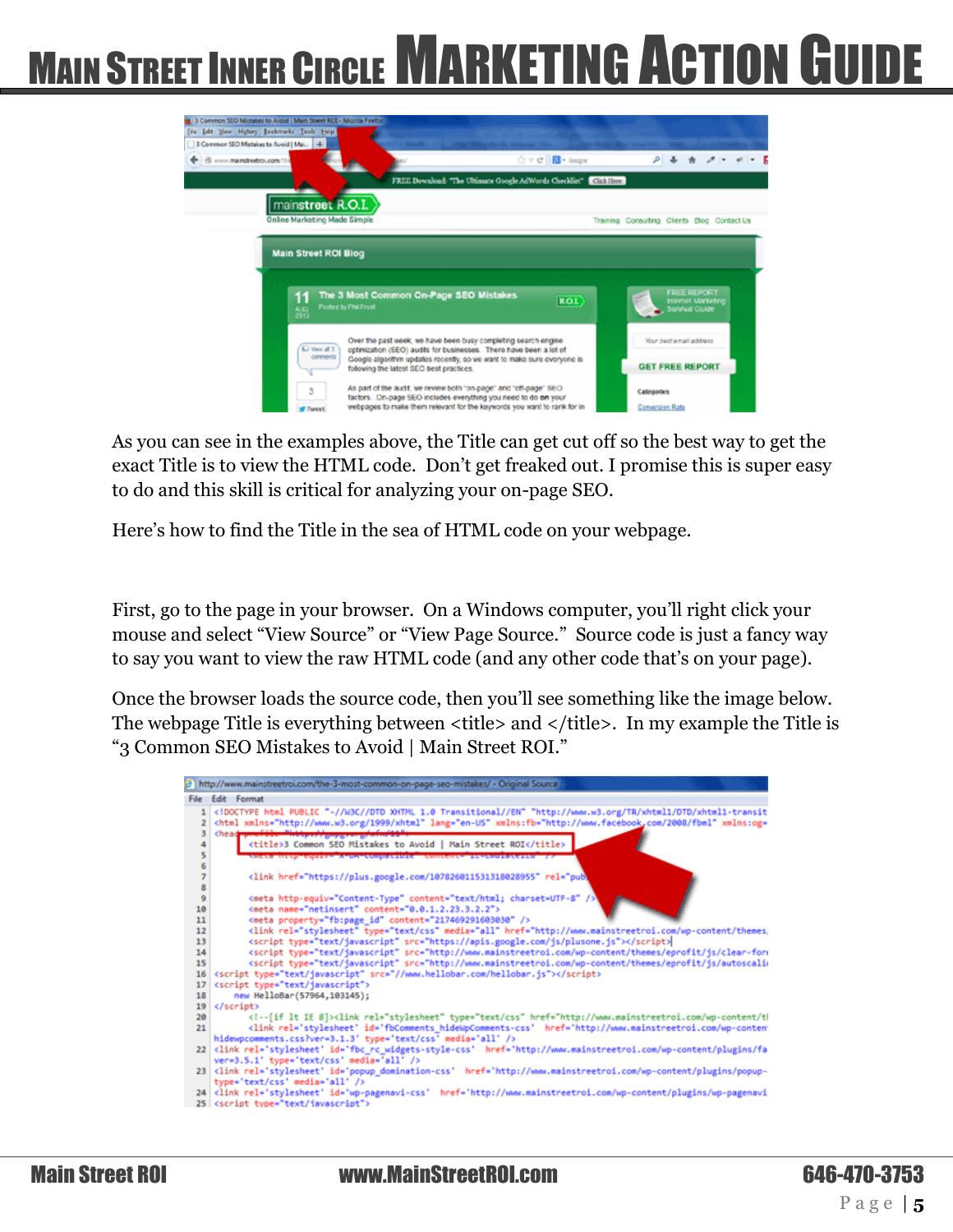If you have trouble finding the "<title>" in the sea of HTML, then use the Find function. Again, on Windows you can select  $Ctrl + F$  and then type " $\lt$ title $\gt$ " to quickly find the Title. That's all there is to it. Now you can easily find the webpage Title for any page on your website to confirm they are unique, descriptive, and include your target keyword.

Also, if you want to rank high in the local SEO results, then I recommend you include your city and/or state in your webpage Title. For example, "Car Mechanic in New York, NY" would be a good Title for a NYC car mechanic.

#### <span id="page-5-0"></span>STEP 2: WEBPAGE DESCRIPTIONS

The webpage Meta Description is what Google will display in the search results below your Title. This is a critical element because your prospects will use your description to determine whether or not to click on your listing. A compelling description will earn you more clicks, which in turn, will help improve your rankings even further.

But there's one little catch. **It's impossible to see your Meta Description by simply visiting your webpage**. Browsers do NOT display the Meta Description. Only search engines read and use this information.

So again we need to view the source code (aka HTML code) just like we did to find the Title. But instead of searching for <title>, we're going to search for "<meta name="description" …." See image below for an example.

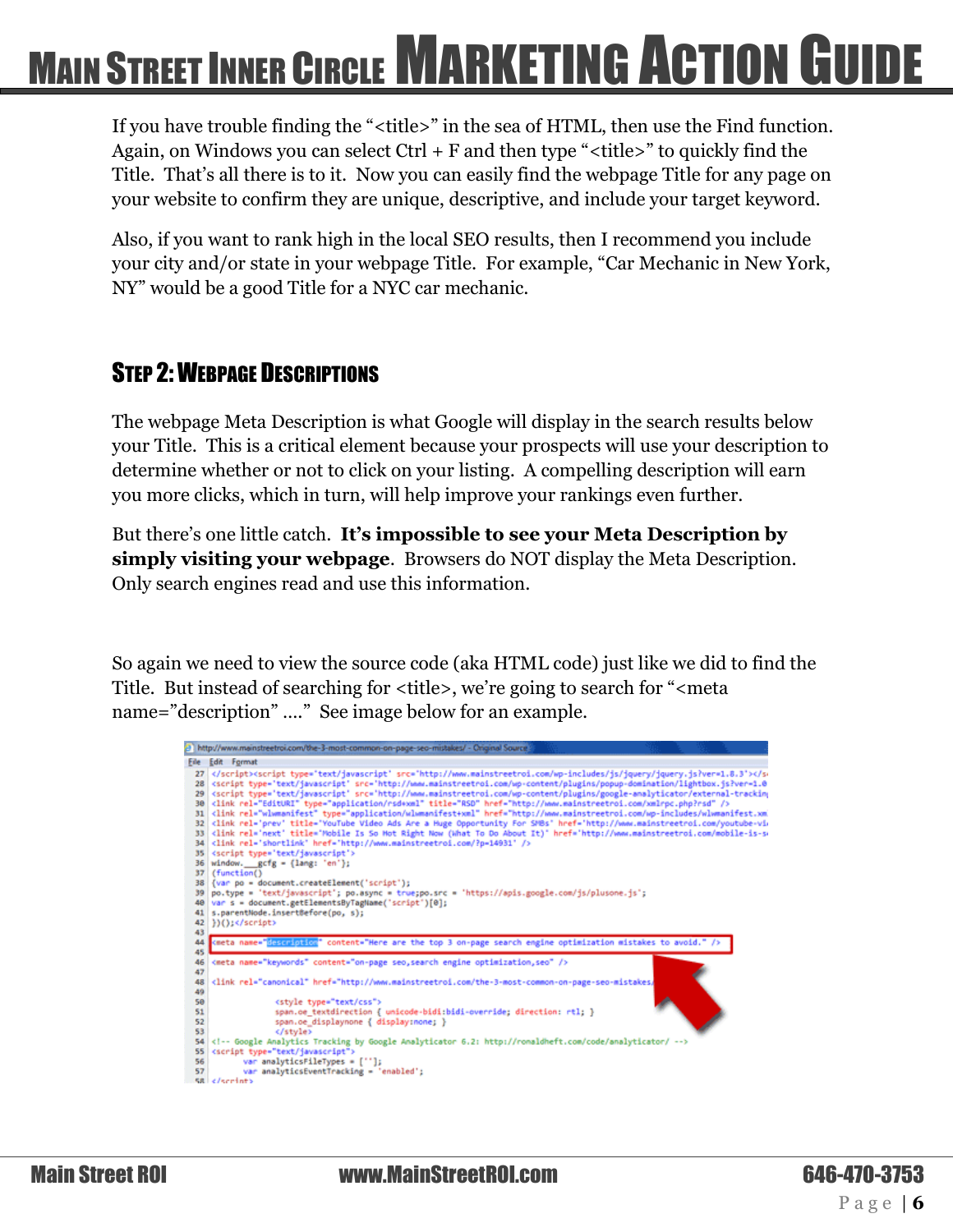In the example above, the word "description" is highlighted because I used the Find function to quickly search for the Meta Description. That's how I recommend you find the description in your source code. The actual Meta Description for this page is "Here are the top 3 on-page search engine optimization mistakes to avoid."

So as you check your webpage Titles, also confirm each Meta Description is unique, descriptive, and compelling so your prospects are more likely to click on YOUR website in Google.

#### <span id="page-6-0"></span>STEP 3: WEBPAGE COPY

The first thing you'll want to check is to make sure you have sufficient text on your webpages. If your webpages are full of Flash and images without enough text, then it's going to be hard for Google to "read" your website and understand what your pages are about. Make it easier on Google and include at least 200 words of copy on each webpage.

Next, check to see if every page on your website has UNIQUE content. If Google thinks two or more pages are essentially the same, then only one will have a chance of showing up in the search results. Think about it from Google's perspective. Why would Google want to show duplicate pages? That doesn't help their users find the information they want.

So, make sure you have unique webpage copy, along with your unique Titles and Descriptions for each page (see steps #1 and #2 above).

#### <span id="page-6-1"></span>STEP 4: WEBSITE STRUCTURE

A lot of website owners shoot themselves in the foot with their website structure. Take a look at your website and go to your product or services page(s). Do you have individual pages for each product or service? Or (more likely) are all of your products or services listed on just one page?

Putting all of your products/services on a single page is a big mistake, when it comes to SEO. Google wants to show the most relevant web page for any given keyword. So if you have a focused web page for each of your target keywords, you'll have an easier time ranking in Google.

That means if you provide multiple products or services, then each one should have **its own webpage**. Again, think about this from Google's perspective. Does it make more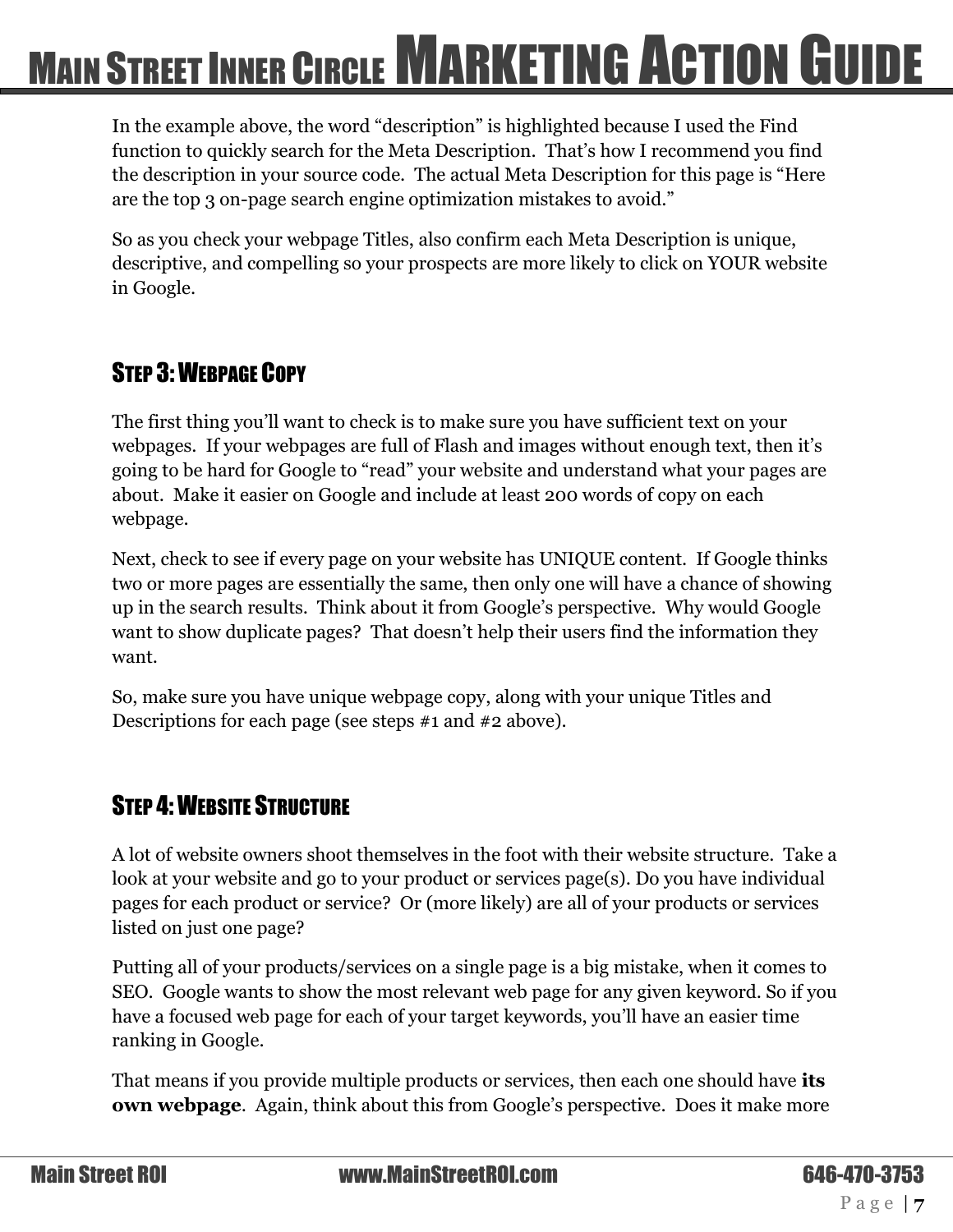sense for Google to display a webpage about every product or service you provide, OR a webpage that perfectly matches the keyword typed into Google.com? For example, if someone searches for a "BMW car mechanic" then which page is more likely to rank higher:

- 1. Webpage specifically about car mechanic services for BMWs
- 2. Webpage about car mechanic services for all car manufacturers

Clearly, #1 makes more sense because it's more likely to satisfy the searcher (aka Google's end user).

If you currently list all of your products or services on a single page, then create new webpages specifically for each product or service.

#### <span id="page-7-0"></span>STEP 5: TECHNICAL SEO

Unfortunately, there's no way around the fact that some things with SEO are going to get a little technical. But recognizing the technical issues is really not difficult. I'll show you how to do it in just a moment. And then, if you discover a problem, it's up to your webmaster or server admin to roll up his or her sleeves and fix it.

There are 3 common technical SEO issues you need to check:

- 1. Canonicalization
- 2. Duplicate websites
- 3. Sitemap.xml

#### <span id="page-7-1"></span>**CANONICALIZATION**

Canonicalization is a fancy word that is essentially the process of telling Google which URL structure to use in the search results. For example, by default most websites can be accessed by going to www.domain.com, as well as domain.com. The difference is that one includes the "www" and the other does not.

So what's the big deal?

Well, technically if you let people and search engines access your website from both URLs, then it's as if you have TWO identical websites. So if you're trying to rank your service page at www.yourdomain.com/service and Google also finds the same page at yourdomain.com/service, then that's a confusing situation. Which one should Google show in the search results?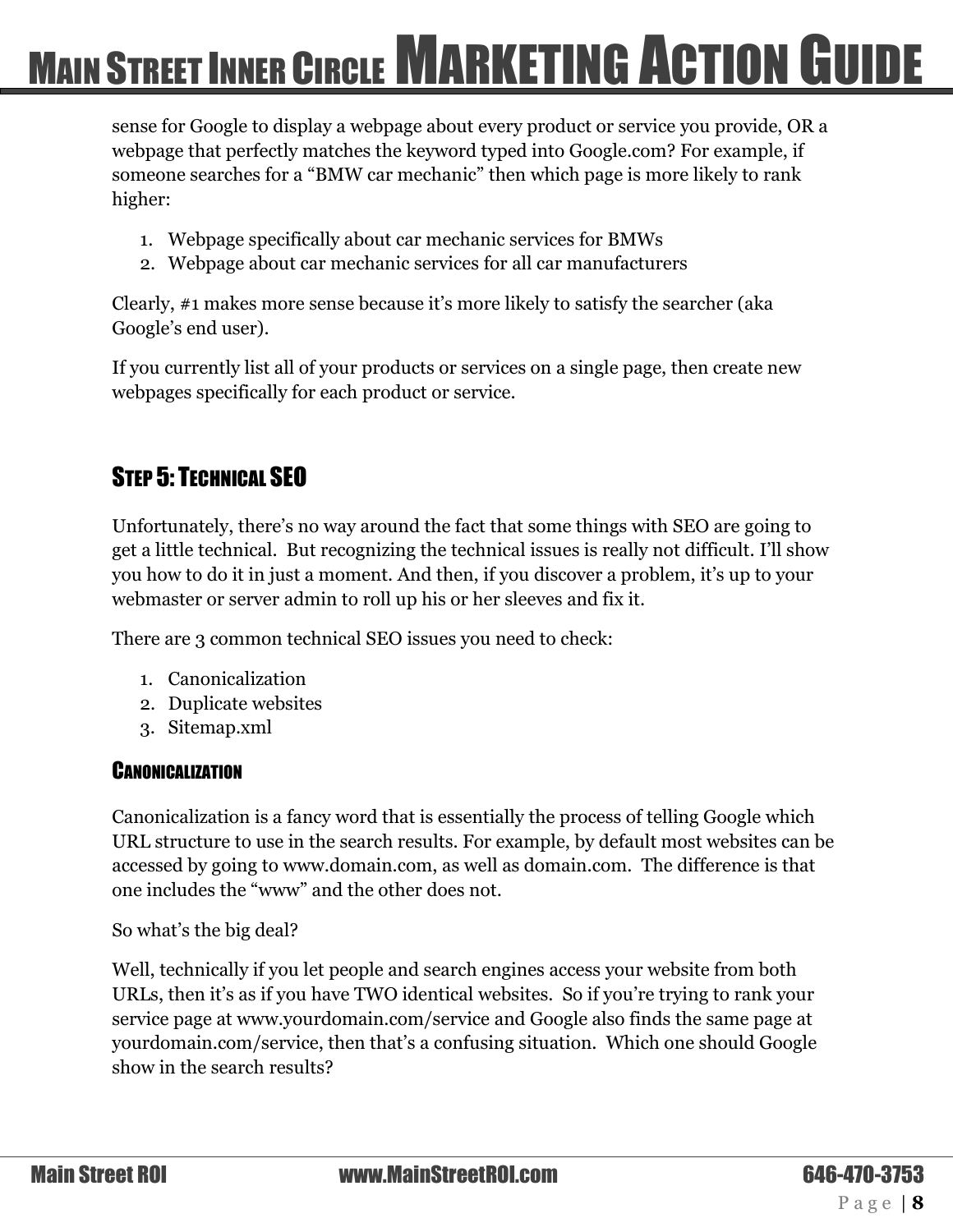The solution is simple. I recommend you choose the URL structure with the www. Once you know which one you want, then ask your webmaster to 301 Redirect the other version so everyone automatically is redirected to the URL with the www.

#### <span id="page-8-0"></span>DUPLICATE WEBSITES

As I said earlier, Google does not like to see duplicate websites. That's one of the reasons fixing canonicalization is so important.

So if you have several websites and they are very similar, then again, I recommend you pick just ONE of the websites and focus on building up the authority and reputation of that one website. Ask your webmaster to 301 Redirect the other duplicate websites to the website you want to focus on. This will centralize all of your SEO efforts.

#### <span id="page-8-1"></span>SITEMAP.XML

The last technical issue to check is your sitemap.xml file. Simply go to yourdomain.com/sitemap.xml to see if you have one already installed on your website. If you do, then you're all set!

If you do not, then I recommend you ask your webmaster to generate a sitemap.xml file, install if on your website, and then add it to your Google Webmaster Tools profile. This will make it easier and faster for Google to find all of your pages so they have a shot at ranking in the search results.

#### <span id="page-8-2"></span>STEP 6: WEBSITE BLOG

I'm sure you've heard that blogging is a great tactic for SEO. Or you've heard that "Google loves blogs." But do you know why?

Search engines like Google love blogs because they provide fresh, informative webpages for their users (for free!). Google would be worthless if it didn't have enough relevant and high quality webpages to show for every keyword searched each day.

OK, but how does blogging improve your SEO?

There are two main reasons: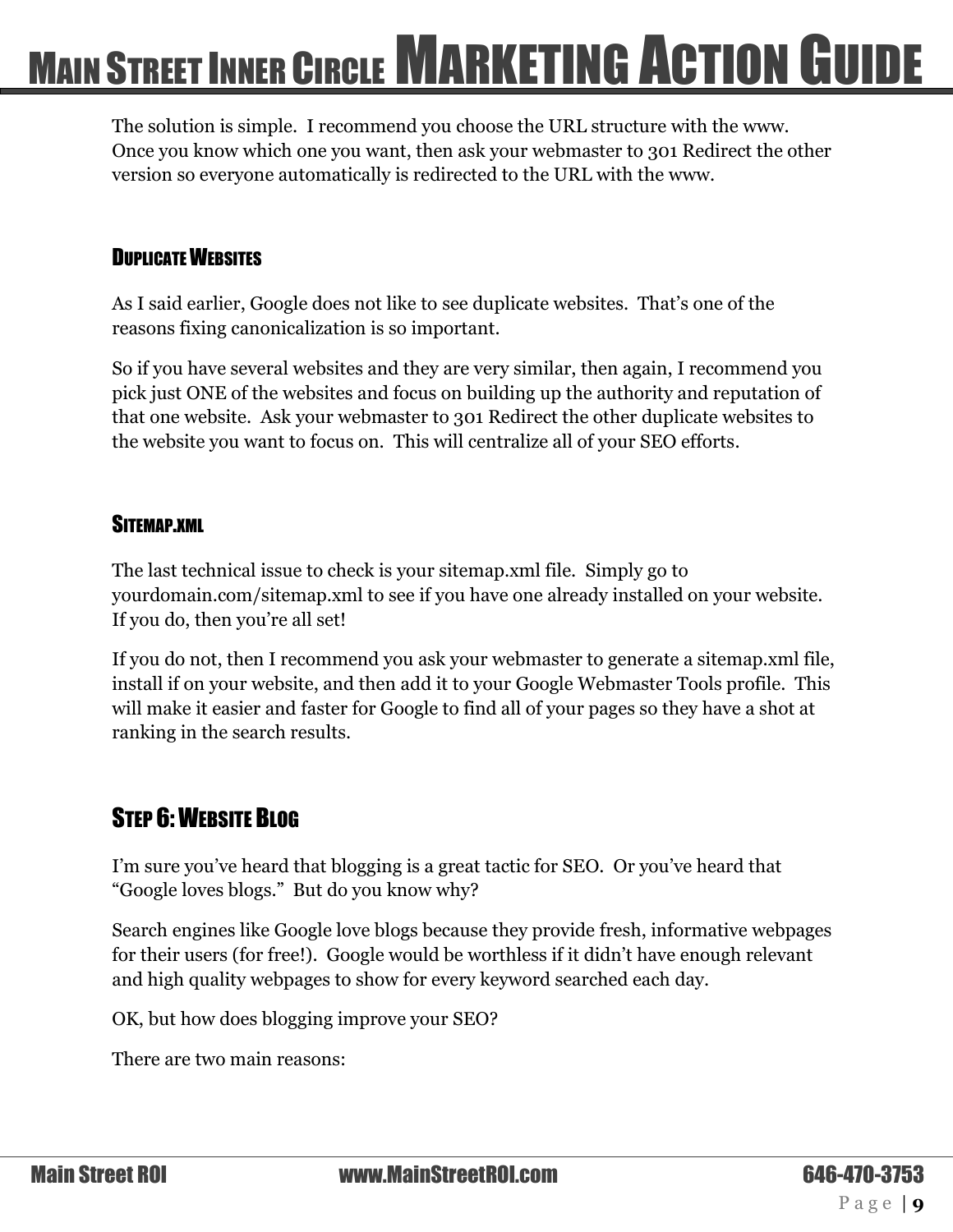- 1. First, consistent blogging signals to Google that your website is "alive" and actively contributing information to the web. Google doesn't want to show outdated webpages on websites that no one uses anymore. Think of publishing articles as a way of telling Google your still in business and you are worth listening to.
- 2. Second, each blogging article gives you another opportunity to rank. Most business websites only have a handful of webpages. That means you have a limited number of chances to show up in the search results because a single page is relevant for only a few keyword phrases. But if you're blogging each week, then after a year you have 52 more pages that Google may rank on the first page of Google. Think of blogging as if you're spinning a web and as your web grows you'll be able to catch more and more prospects who are searching in Google.

#### <span id="page-9-0"></span>**STEP 7: GOOGLE ANALYTICS**

You can't improve what you can't measure. That's why it's critical to have an analytics program to track website visitor behavior on your website.

Google Analytics is free, easy to install, and fairly easy to use if you know what to look for. If you're not sure whether or not Google Analytics is installed on a particular webpage, then view the source code (see steps above) and search for "analytics." You should see code like this on EVERY webpage:

```
<script type="text/javascript">
  var \text{gaq} = \text{gaq} || [];
  gaq.push([' setAccount', 'UA-XXXXX-Y']);
   _gaq.push(['_trackPageview']);
  \overline{f} (function () \overline{f} var ga = document.createElement('script'); ga.type = 'text/javascript'; 
ga.async = true;
     ga.src = ('https:' == document.location.protocol ? 'https://ssl' : 
'http://www') + '.google-analytics.com/ga.js';
    var s = document.getElementsByTagName('script')[0];
s.parentNode.insertBefore(ga, s);
   })();
</script>
```
If you do not see that code, then you'll need to go create an account at <http://www.google.com/analytics/>and then follow the directions to generate your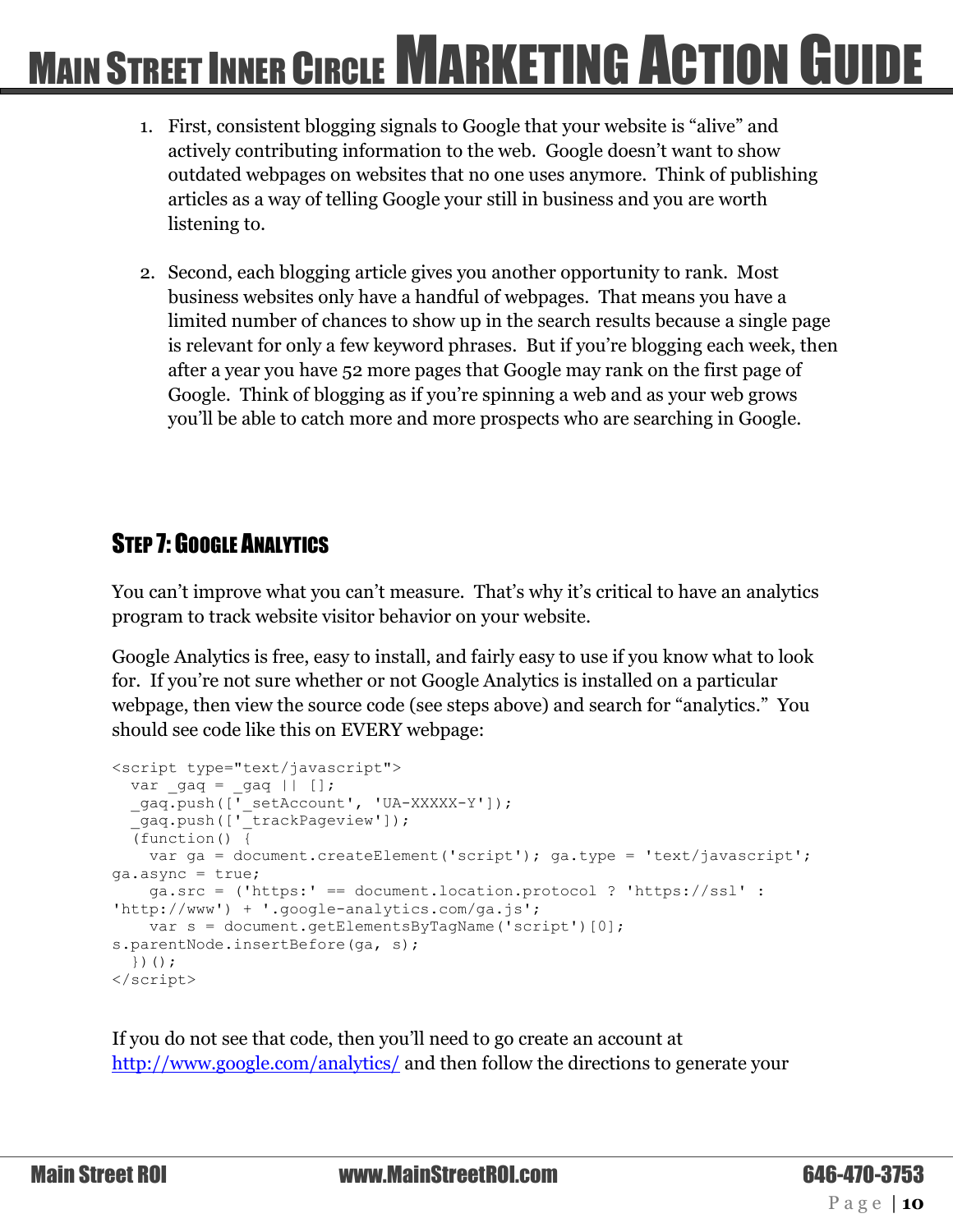unique tracking code. Once you have your code, then I recommend you ask your webmaster to add it to every single page on your website.

#### <span id="page-10-0"></span>STEP 8: EXTERNAL HYPERLINKS

Up to this point, we've been focused on all of the so-called "on-page" SEO factors. Onpage SEO includes everything you need to do ON your website in order to make it relevant for the keywords you want to rank for. Once you've confirmed your webpages are relevant, then it's time to switch gears and check your "off-page" SEO factors.

By far the biggest off-page SEO factor is the quantity and quality of hyperlinks (aka links) from other reputable websites. Each link is like a vote in your favor to rank your webpage higher in the search results. The more links you have from relevant, highquality websites, the better.

So to review your off-page SEO, I recommend you run a link report on your website. One of the best, free tools available is [http://www.OpenSiteExplorer.org.](http://www.opensiteexplorer.org/) Go to that webpage, type in your domain name, and then click the Search button.

OpenSiteExplorer will then show you all of your links from other websites. At this point, you'll fall into one of the following buckets:

- 1. You may have NO links. If this is the case, then you have no votes in your favor and you're less likely to rank high in Google  $\odot$
- 2. You may have very few links (i.e. less than 20).
- 3. You may have a lot of links, but they are from LOW quality websites. You'll need to click on the website to see whether or not it's s legitimate website. If your links are from random comments, spammy looking blogs, and irrelevant articles, then this is a red flag for Google. The recent Penguin update targeted websites who had links like this.
- 4. You may have a lot of links from HIGH quality websites. Pat yourself on the back or give your SEO company a nice big high-five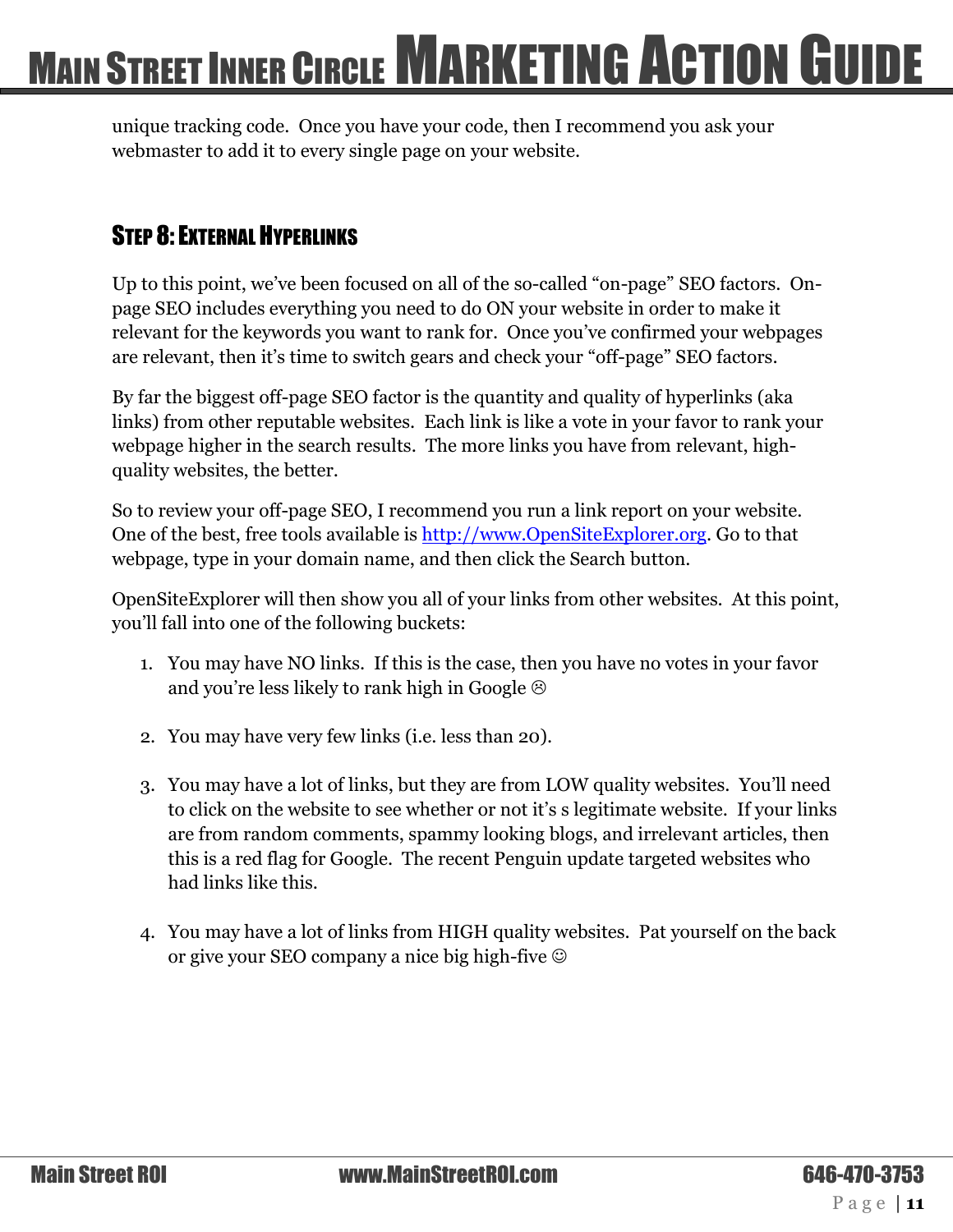#### <span id="page-11-0"></span>STEP 9: MOBILE WEBSITE

If you've been following me for a while, then you know my predictions surrounding mobile devices. It's all based on the fact that mobile internet traffic is expected to surpass desktop computer traffic by 2015. At that point, more people will be "Google'ing" from their cell phone than from one of those outdated, clunky desktops. I can already hear my daughter say, "You used to use a DESKTOP computer!?! You're OLD!"  $\odot$ 

The reason this is so important for SEO is because 70% of businesses do not have mobile friendly websites. If you ever try to use a website that's not mobile friendly on your mobile phone, then you know it's extremely frustrating. Google doesn't like to frustrate their users and that means businesses with mobile friendly websites will have a competitive advantage in the search results.

To check whether or not your website is mobile friendly, simply go to your domain using your smartphone (or your kid's phone if you're behind the times). If your website looks like a miniature version with links that are nearly impossible to click, then you do not have a mobile friendly website. If your website looks more like a mobile app with big buttons and large font, then you're all set!

#### <span id="page-11-1"></span>STEP 10: GOOGLE+ LOCAL

The final step in our SEO audit is for businesses who want to use local SEO to target nearby prospects. Here's a quick background about local SEO, so you can see if this is relevant to your business.

Google recently introduced "local" business listings to Google.com's search results. For example, when I search for "car mechanic" in Google, then I see a page like the one shown below because I'm searching in New York City: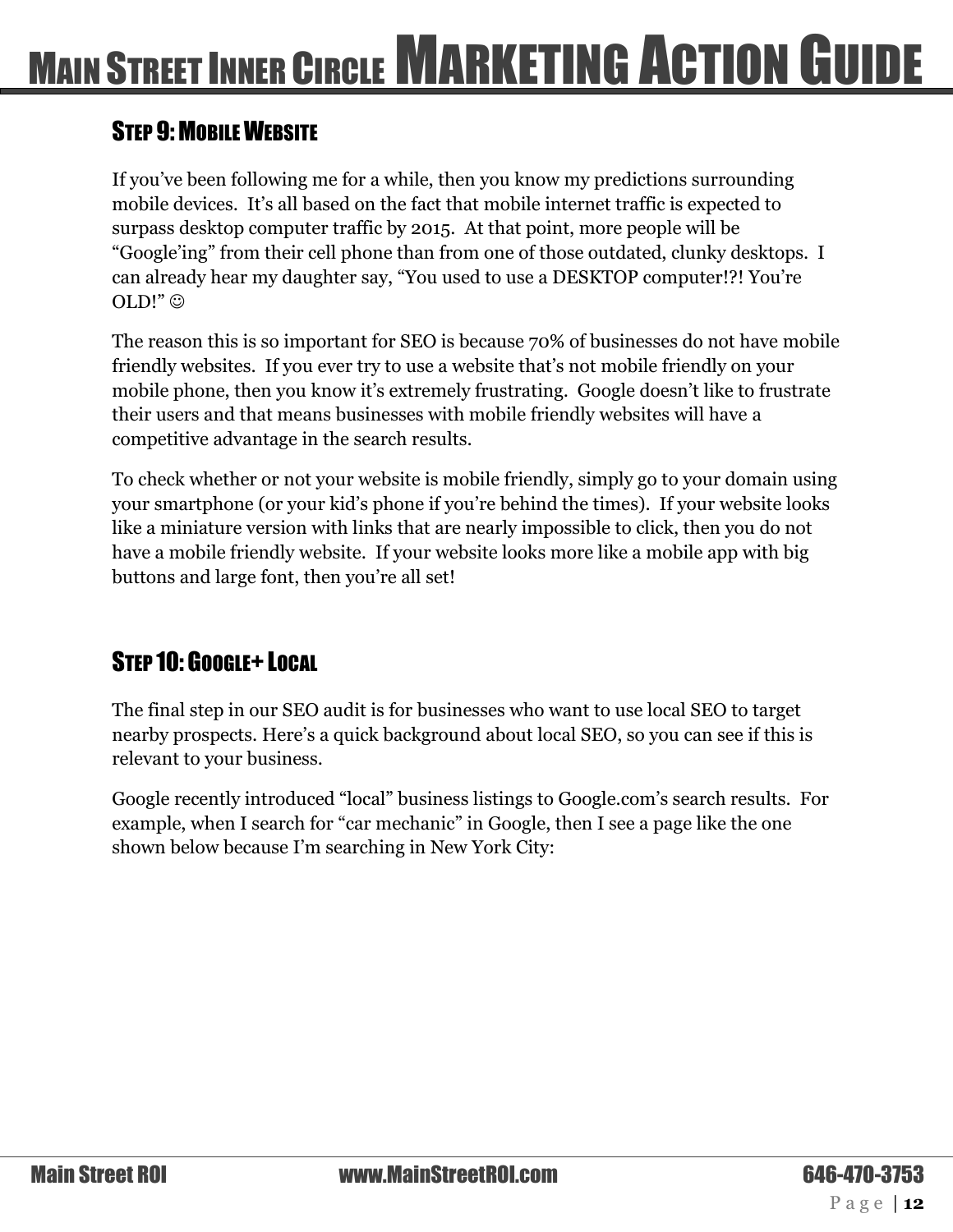Montclair

Belleville

West

Îм.

Edgewater

Search tools



See how Google automatically lists local car mechanics in New York City? Those are Google+ Local listings and the process of getting in those results is called "local SEO."

If you're not looking to attract local customers (e.g. if you're an e-commerce business), then you can skip this step.

car mechanic

Images

Maps

About 29 300,000 results (0.36 seconds) Ads related to car mechanic (i)

Shopping

Local Car Mechanic - Complete Auto Care & Repairs

More -

Web

Port<br>Washingtor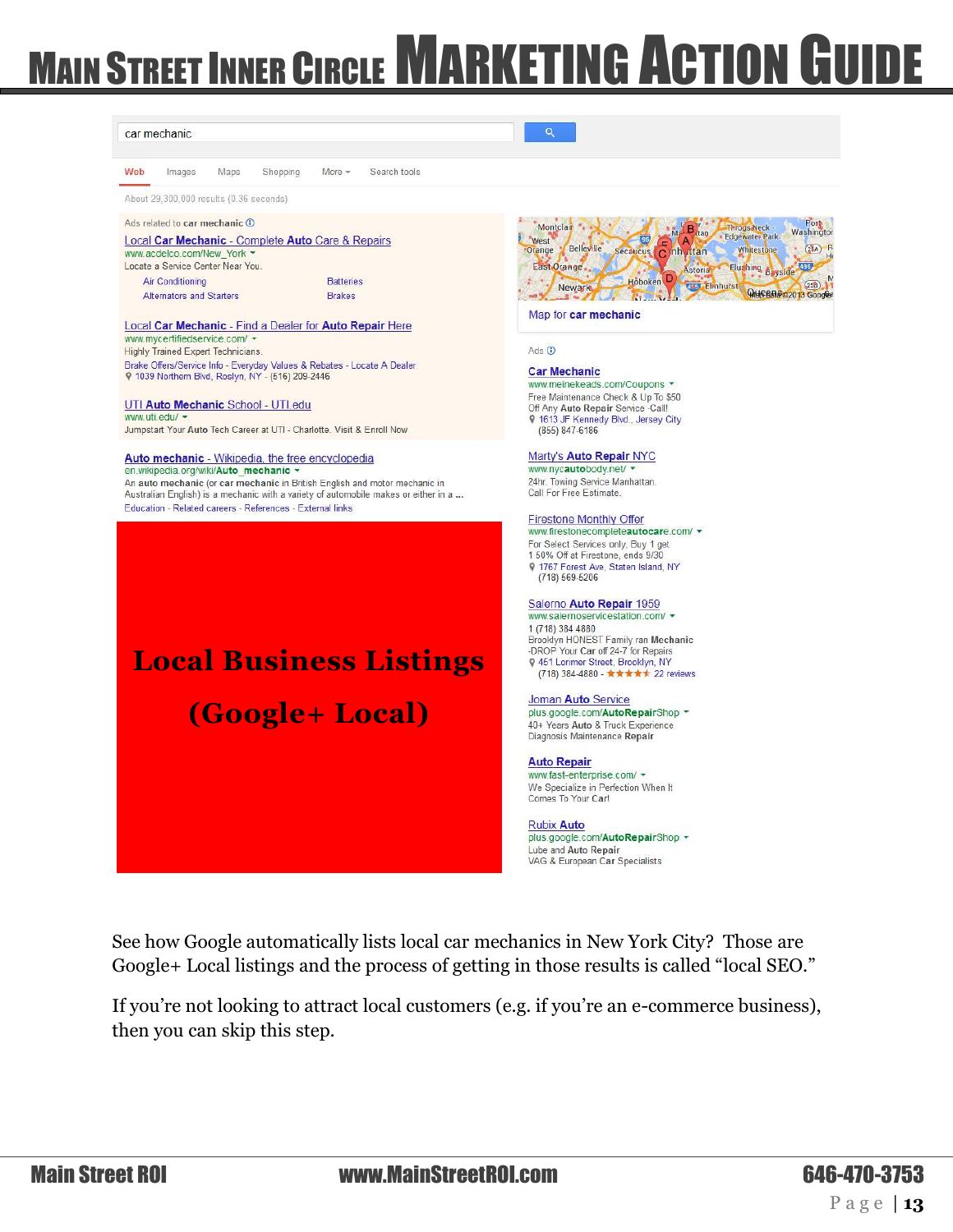But if you're a business targeting local customers and Google is showing Google+ Local businesses for the keywords you want to rank for, then you'll definitely want to complete this step.

When it comes to local SEO, Google is ranking your Google+ Local business listing instead of your website. However, there are still some things you need to do on your website to optimize your Google+ Local listing.

Here's what we're going to check:

- Consistent contact information. Google needs confidence that your name, address, and phone number are accurate or else they risk frustrating their users. So it's critical to use consistent contact information on your Google+ Local listing and on your website Contact page.
- Keyword optimization. Google uses the information on your Google+ Local listing (i.e. categories and description text) to match your business to relevant search phrases. Make sure you include your target keywords in your categories and business description.
- Reviews. Online reviews on Google+ Local are great signals that tell Google you're a popular business providing excellent service. If you do not have any reviews, then Google will not have much confidence ranking you higher than competitors who do have reviews.